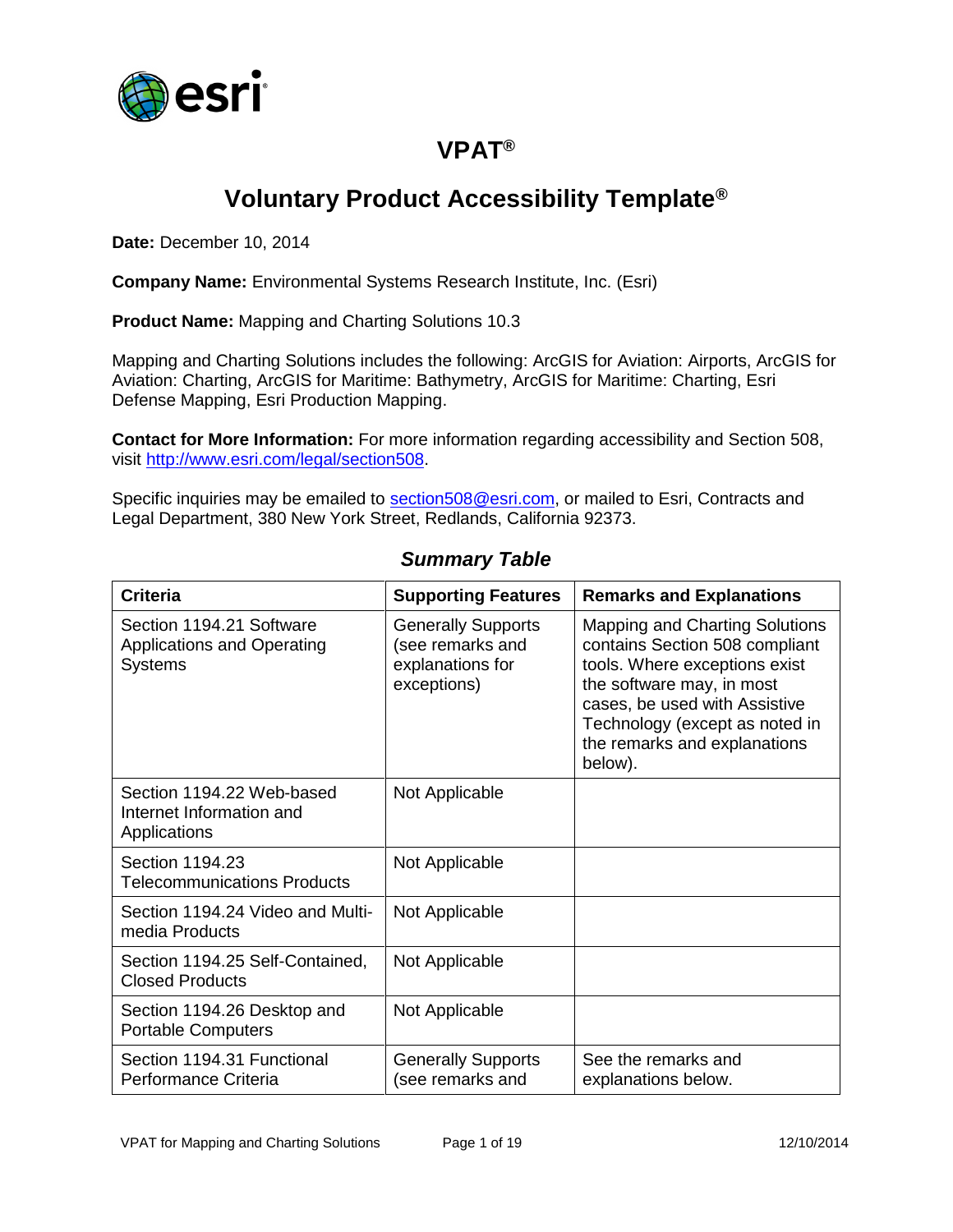|                                                           | explanations for<br>exceptions) |                                            |
|-----------------------------------------------------------|---------------------------------|--------------------------------------------|
| Section 1194.41 Information,<br>Documentation and Support | <b>Supports</b>                 | See the remarks and<br>explanations below. |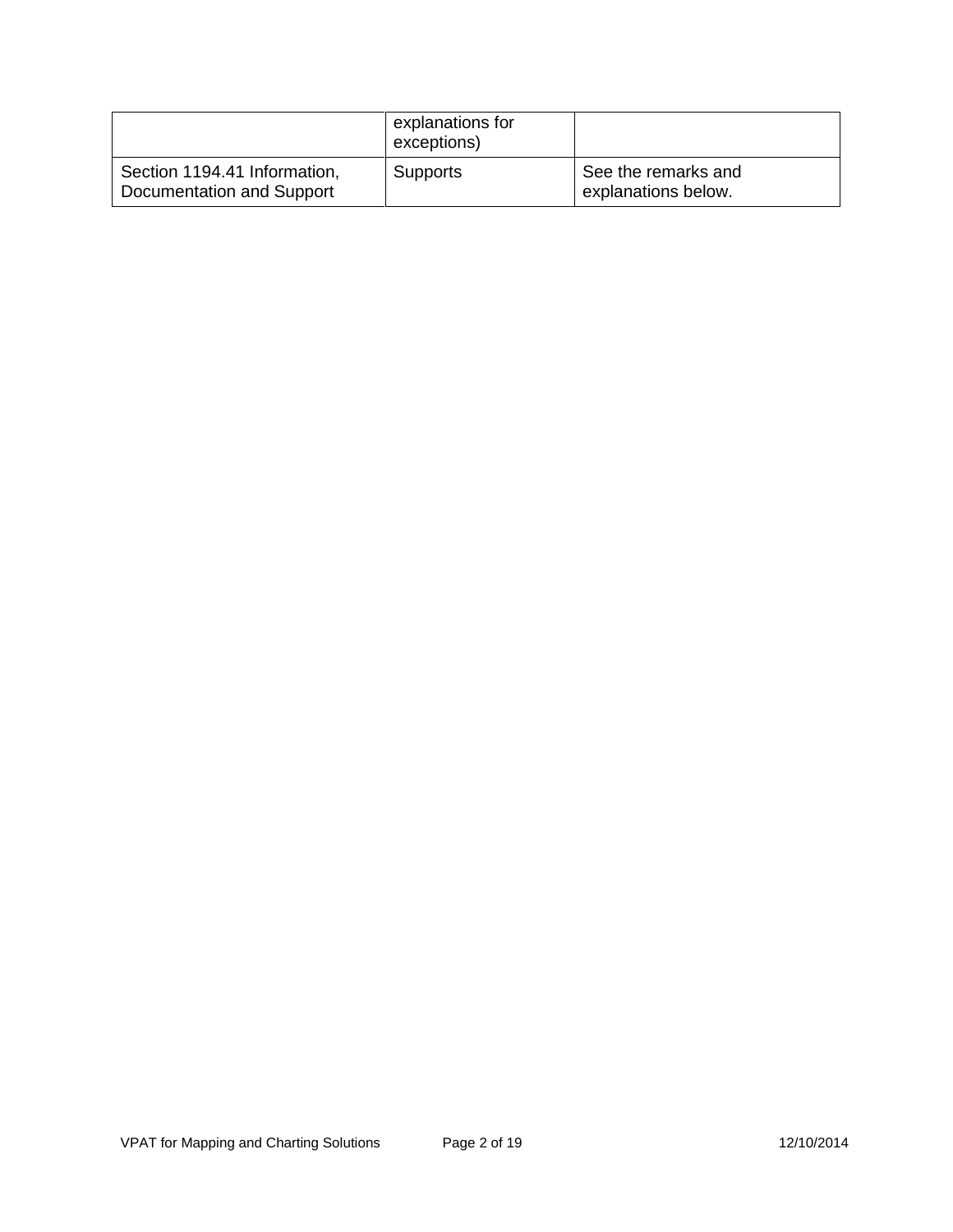| <b>Criteria</b>                                                                                                                                                                                                                                                                                                                                                                                                                                                                                                                                                                                         | <b>Supporting Features</b>     | <b>Remarks and Explanations</b>                                                                                                                                                                                                                                                                                                                                                                                                                                                                                                                                                                                      |
|---------------------------------------------------------------------------------------------------------------------------------------------------------------------------------------------------------------------------------------------------------------------------------------------------------------------------------------------------------------------------------------------------------------------------------------------------------------------------------------------------------------------------------------------------------------------------------------------------------|--------------------------------|----------------------------------------------------------------------------------------------------------------------------------------------------------------------------------------------------------------------------------------------------------------------------------------------------------------------------------------------------------------------------------------------------------------------------------------------------------------------------------------------------------------------------------------------------------------------------------------------------------------------|
| (a) When software is designed to<br>run on a system that has a<br>keyboard, product functions shall<br>be executable from a keyboard<br>where the function itself or the<br>result of performing a function<br>can be discerned textually.                                                                                                                                                                                                                                                                                                                                                              | Supports with<br>Exceptions    | Not all dialogs provide access<br>through keyboard equivalent.<br>Some geoprocessing dialogs do<br>not let the user "tab" through the<br>options on the dialogs from the<br>keyboard. The mouse must be<br>used.<br>Note: Keyboard alternatives are<br>required only when the function<br>or the result of performing a<br>function can be represented with<br>words. Mapping and Charting<br>Solutions contains geographic<br>information system (GIS)<br>technology that captures,<br>manages, and analyzes data<br>through digital maps. Many GIS<br>functions (such as drawing lines<br>on the screen) cannot be |
|                                                                                                                                                                                                                                                                                                                                                                                                                                                                                                                                                                                                         |                                | represented with words and,<br>therefore, no keyboard<br>equivalent exists for these<br>functions.                                                                                                                                                                                                                                                                                                                                                                                                                                                                                                                   |
| (b) Applications shall not disrupt<br>or disable activated features of<br>other products that are identified<br>as accessibility features, where<br>those features are developed and<br>documented according to<br>industry standards. Applications<br>also shall not disrupt or disable<br>activated features of any<br>operating system that are<br>identified as accessibility features<br>where the application<br>programming interface for those<br>accessibility features has been<br>documented by the manufacturer<br>of the operating system and is<br>available to the product<br>developer. | <b>Supports</b>                |                                                                                                                                                                                                                                                                                                                                                                                                                                                                                                                                                                                                                      |
| (c) A well-defined on-screen<br>indication of the current focus<br>shall be provided that moves<br>among interactive interface                                                                                                                                                                                                                                                                                                                                                                                                                                                                          | Supports when<br>combined with |                                                                                                                                                                                                                                                                                                                                                                                                                                                                                                                                                                                                                      |

*Section 1194.21 Software Applications and Operating Systems – Detail*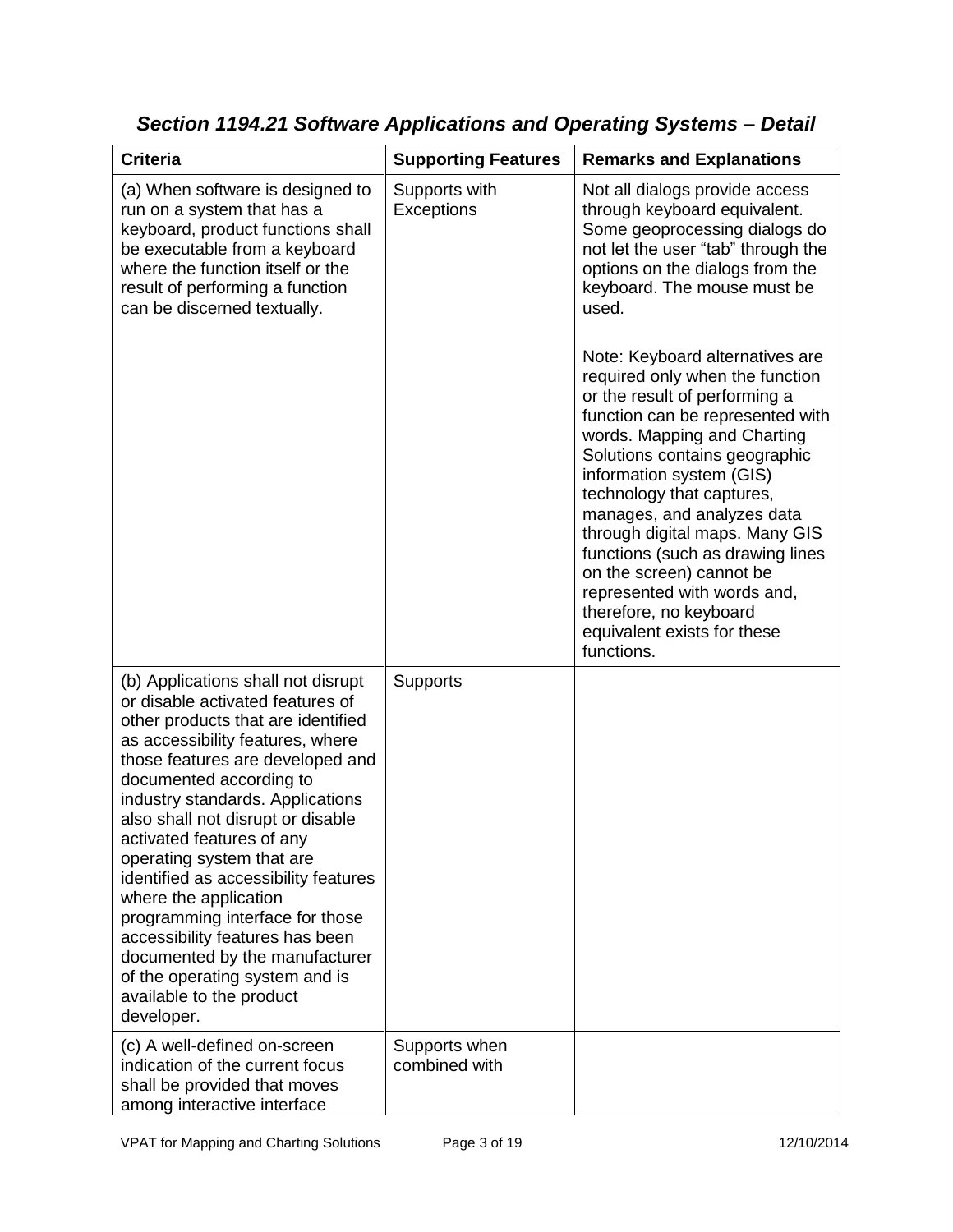| elements as the input focus<br>changes. The focus shall be<br>programmatically exposed so<br>that Assistive Technology can<br>track focus and focus changes.                                                                                                                                               | compatible Assistive<br>Technology |                                                                                                                                                                                                                                                                                                                                                                                             |
|------------------------------------------------------------------------------------------------------------------------------------------------------------------------------------------------------------------------------------------------------------------------------------------------------------|------------------------------------|---------------------------------------------------------------------------------------------------------------------------------------------------------------------------------------------------------------------------------------------------------------------------------------------------------------------------------------------------------------------------------------------|
| (d) Sufficient information about a<br>user interface element including<br>the identity, operation and state<br>of the element shall be available<br>to Assistive Technology. When<br>an image represents a program<br>element, the information<br>conveyed by the image must also<br>be available in text. | Supports with<br>Exceptions        | Because of the dynamic and<br>customizable nature of the items<br>in Mapping and Charting<br>Solutions applications do not<br>provide sufficient information<br>about the user interface<br>elements to be reliably used with<br>some Assistive Technology<br>(e.g., narrator).                                                                                                             |
| (e) When bitmap images are<br>used to identify controls, status<br>indicators, or other programmatic<br>elements, the meaning assigned<br>to those images shall be<br>consistent throughout an<br>application's performance.                                                                               | <b>Supports</b>                    |                                                                                                                                                                                                                                                                                                                                                                                             |
| (f) Textual information shall be<br>provided through operating<br>system functions for displaying<br>text. The minimum information<br>that shall be made available is<br>text content, text input caret<br>location, and text attributes.                                                                  | Supports                           |                                                                                                                                                                                                                                                                                                                                                                                             |
| (g) Applications shall not override<br>user selected contrast and color<br>selections and other individual<br>display attributes.                                                                                                                                                                          | Supports with<br>Exceptions        | The Tables environment of the<br><b>Mapping and Charting Solutions</b><br>applications does not use the<br>system settings for font<br>properties. However, the font<br>used in the Tables environment<br>can be reset from within the<br>application itself.<br>The color of Map Tips text<br>cannot be changed via global<br>setting or through application<br>setting and remains black. |
| (h) When animation is displayed,<br>the information shall be<br>displayable in at least one non-<br>animated presentation mode at<br>the option of the user.                                                                                                                                               | <b>Supports</b>                    |                                                                                                                                                                                                                                                                                                                                                                                             |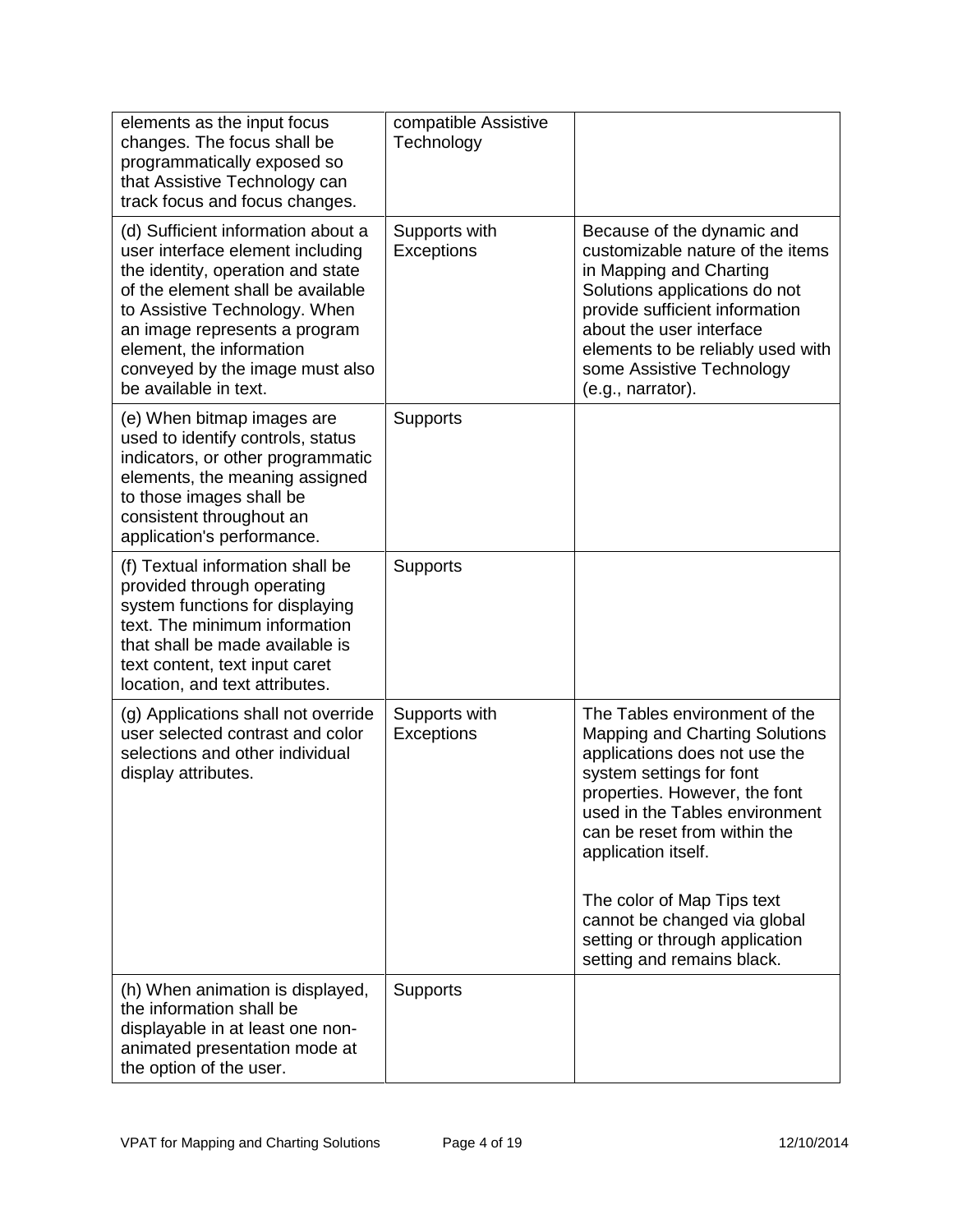| (i) Color coding shall not be used<br>as the only means of conveying<br>information, indicating an action,<br>prompting a response, or<br>distinguishing a visual element.                                                                                          | <b>Supports</b> |  |
|---------------------------------------------------------------------------------------------------------------------------------------------------------------------------------------------------------------------------------------------------------------------|-----------------|--|
| (j) When a product permits a user<br>to adjust color and contrast<br>settings, a variety of color<br>selections capable of producing a<br>range of contrast levels shall be<br>provided.                                                                            | <b>Supports</b> |  |
| (k) Software shall not use<br>flashing or blinking text, objects,<br>or other elements having a flash<br>or blink frequency greater than 2<br>Hz and lower than 55 Hz.                                                                                              | <b>Supports</b> |  |
| (I) When electronic forms are<br>used, the form shall allow people<br>using Assistive Technology to<br>access the information, field<br>elements, and functionality<br>required for completion and<br>submission of the form, including<br>all directions and cues. | <b>Supports</b> |  |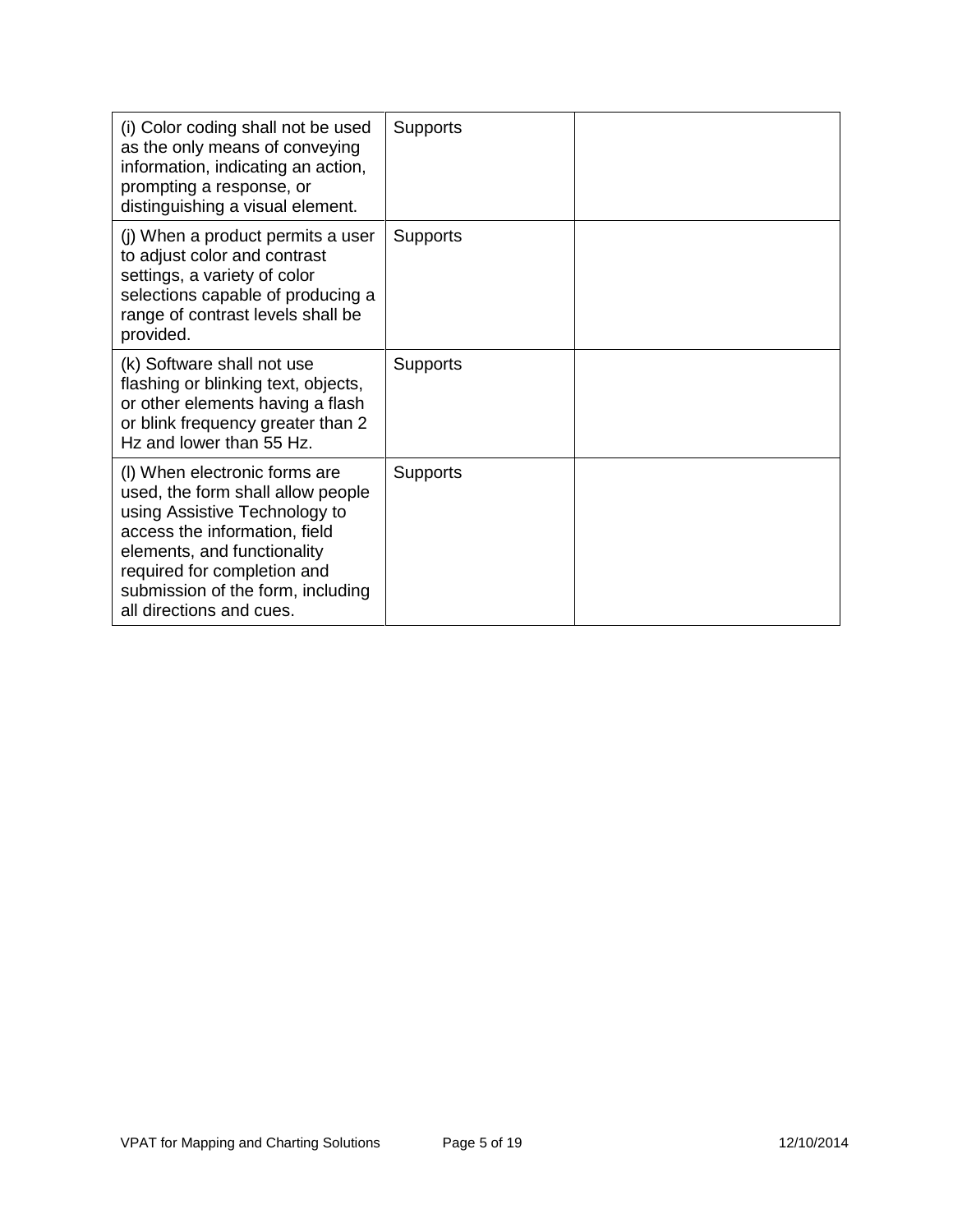| <b>Criteria</b>                                                                                                                                                              | <b>Supporting Features</b> | <b>Remarks and Explanations</b> |
|------------------------------------------------------------------------------------------------------------------------------------------------------------------------------|----------------------------|---------------------------------|
| (a) A text equivalent for every<br>non-text element shall be<br>provided (e.g., via "alt",<br>"longdesc", or in element<br>content).                                         | Not Applicable             |                                 |
| (b) Equivalent alternatives for any<br>multimedia presentation shall be<br>synchronized with the<br>presentation.                                                            | Not Applicable             |                                 |
| (c) Web pages shall be designed<br>so that all information conveyed<br>with color is also available<br>without color, for example from<br>context or markup.                 | Not Applicable             |                                 |
| (d) Documents shall be<br>organized so they are readable<br>without requiring an associated<br>style sheet.                                                                  | Not Applicable             |                                 |
| (e) Redundant text links shall be<br>provided for each active region of<br>a server-side image map.                                                                          | Not Applicable             |                                 |
| (f) Client-side image maps shall<br>be provided instead of server-<br>side image maps except where<br>the regions cannot be defined<br>with an available geometric<br>shape. | Not Applicable             |                                 |
| (g) Row and column headers<br>shall be identified for data tables.                                                                                                           | Not Applicable             |                                 |
| (h) Markup shall be used to<br>associate data cells and header<br>cells for data tables that have two<br>or more logical levels of row or<br>column headers.                 | Not Applicable             |                                 |
| (i) Frames shall be titled with text<br>that facilitates frame identification<br>and navigation.                                                                             | Not Applicable             |                                 |
| (j) Pages shall be designed to<br>avoid causing the screen to<br>flicker with a frequency greater<br>than 2 Hz and lower than 55 Hz.                                         | Not Applicable             |                                 |

*Section 1194.22 Web-based Internet Information and Applications – Detail*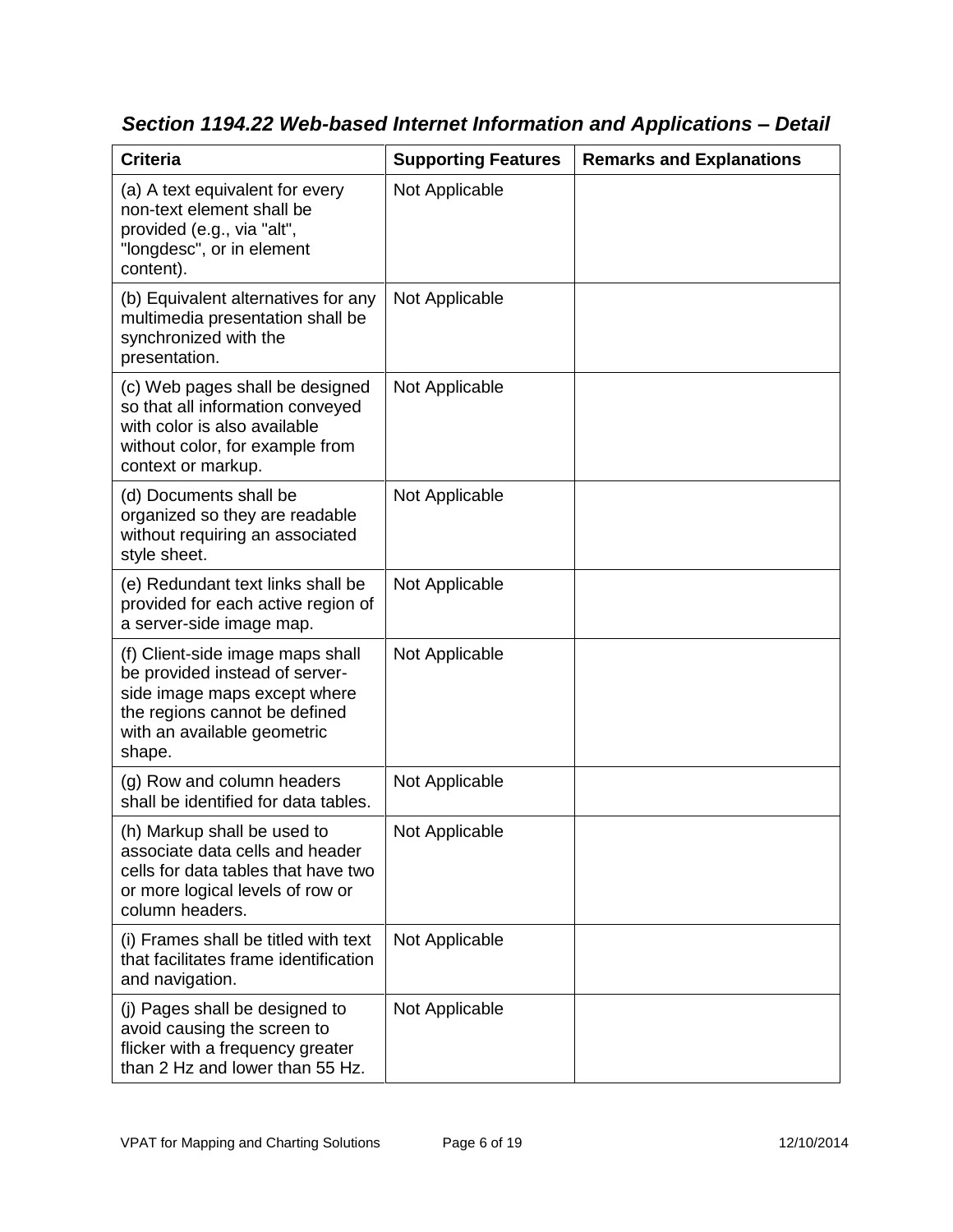| (k) A text-only page, with<br>equivalent information or<br>functionality, shall be provided to<br>make a web site comply with the<br>provisions of this part, when<br>compliance cannot be<br>accomplished in any other way.<br>The content of the text-only page<br>shall be updated whenever the<br>primary page changes. | Not Applicable |  |
|-----------------------------------------------------------------------------------------------------------------------------------------------------------------------------------------------------------------------------------------------------------------------------------------------------------------------------|----------------|--|
| (I) When pages utilize scripting<br>languages to display content, or<br>to create interface elements, the<br>information provided by the script<br>shall be identified with functional<br>text that can be read by Assistive<br>Technology.                                                                                 | Not Applicable |  |
| (m) When a web page requires<br>that an applet, plug-in or other<br>application be present on the<br>client system to interpret page<br>content, the page must provide a<br>link to a plug-in or applet that<br>complies with §1194.21(a)<br>through (I).                                                                   | Not Applicable |  |
| (n) When electronic forms are<br>designed to be completed on-<br>line, the form shall allow people<br>using Assistive Technology to<br>access the information, field<br>elements, and functionality<br>required for completion and<br>submission of the form, including<br>all directions and cues.                         | Not Applicable |  |
| (o) A method shall be provided<br>that permits users to skip<br>repetitive navigation links.                                                                                                                                                                                                                                | Not Applicable |  |
| (p) When a timed response is<br>required, the user shall be alerted<br>and given sufficient time to<br>indicate more time is required.                                                                                                                                                                                      | Not Applicable |  |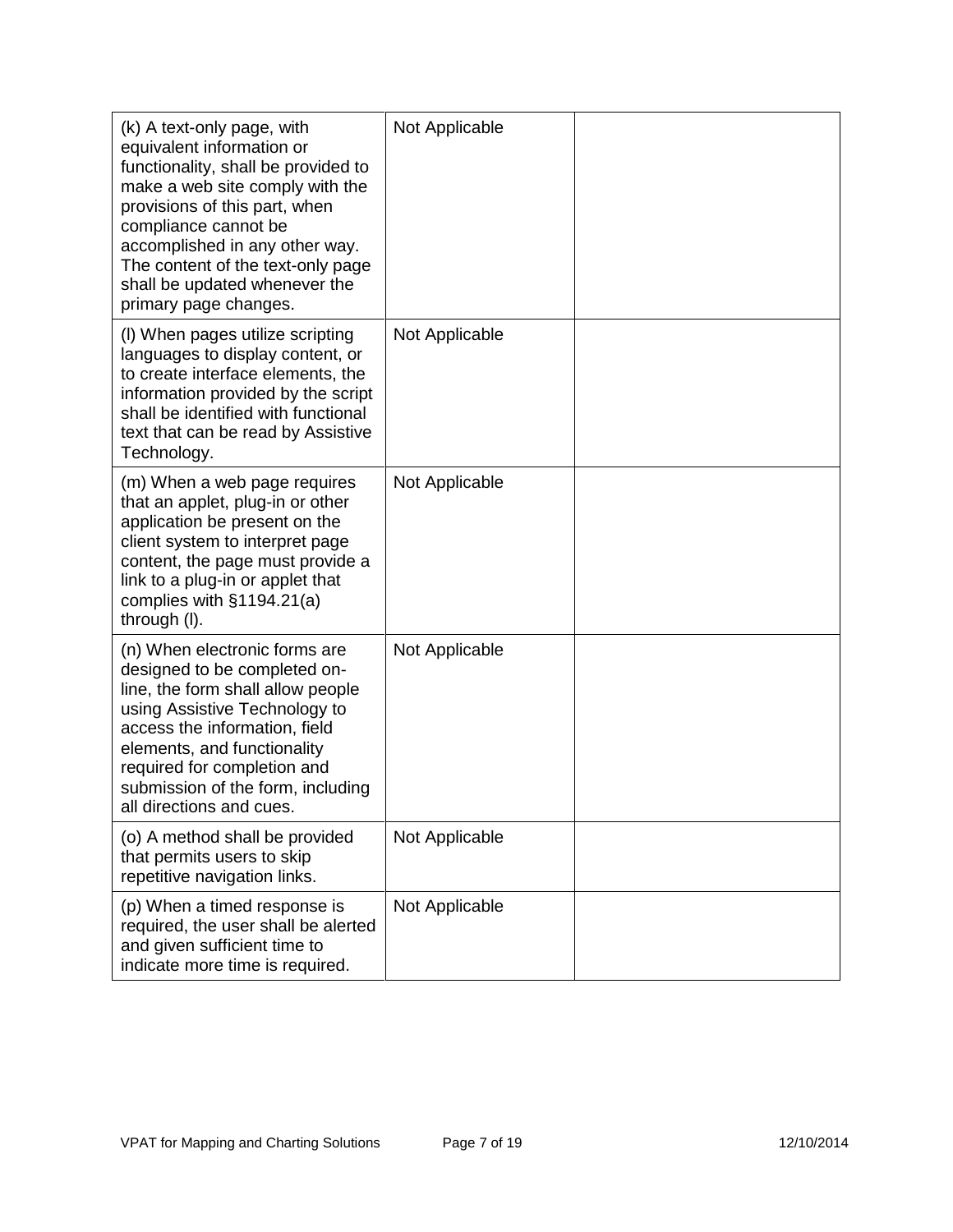| <b>Criteria</b>                                                                                                                                                                                                                                                                                                                                                       | <b>Supporting Features</b> | <b>Remarks and Explanations</b> |
|-----------------------------------------------------------------------------------------------------------------------------------------------------------------------------------------------------------------------------------------------------------------------------------------------------------------------------------------------------------------------|----------------------------|---------------------------------|
| (a) Telecommunications products<br>or systems which provide a<br>function allowing voice<br>communication and which do not<br>themselves provide a TTY<br>functionality shall provide a<br>standard non-acoustic<br>connection point for TTYs.<br>Microphones shall be capable of<br>being turned on and off to allow<br>the user to intermix speech with<br>TTY use. | Not Applicable             |                                 |
| (b) Telecommunications products<br>which include voice<br>communication functionality shall<br>support all commonly used cross-<br>manufacturer non-proprietary<br>standard TTY signal protocols.                                                                                                                                                                     | Not Applicable             |                                 |
| (c) Voice mail, auto-attendant,<br>and interactive voice response<br>telecommunications systems<br>shall be usable by TTY users<br>with their TTYs.                                                                                                                                                                                                                   | Not Applicable             |                                 |
| (d) Voice mail, messaging, auto-<br>attendant, and interactive voice<br>response telecommunications<br>systems that require a response<br>from a user within a time interval,<br>shall give an alert when the time<br>interval is about to run out, and<br>shall provide sufficient time for<br>the user to indicate more time is<br>required.                        | Not Applicable             |                                 |
| (e) Where provided, caller<br>identification and similar<br>telecommunications functions<br>shall also be available for users<br>of TTYs, and for users who<br>cannot see displays.                                                                                                                                                                                   | Not Applicable             |                                 |
| (f) For transmitted voice signals,<br>telecommunications products<br>shall provide a gain adjustable up<br>to a minimum of 20 dB. For<br>incremental volume control, at                                                                                                                                                                                               | Not Applicable             |                                 |

### *Section 1194.23 Telecommunications Products – Detail*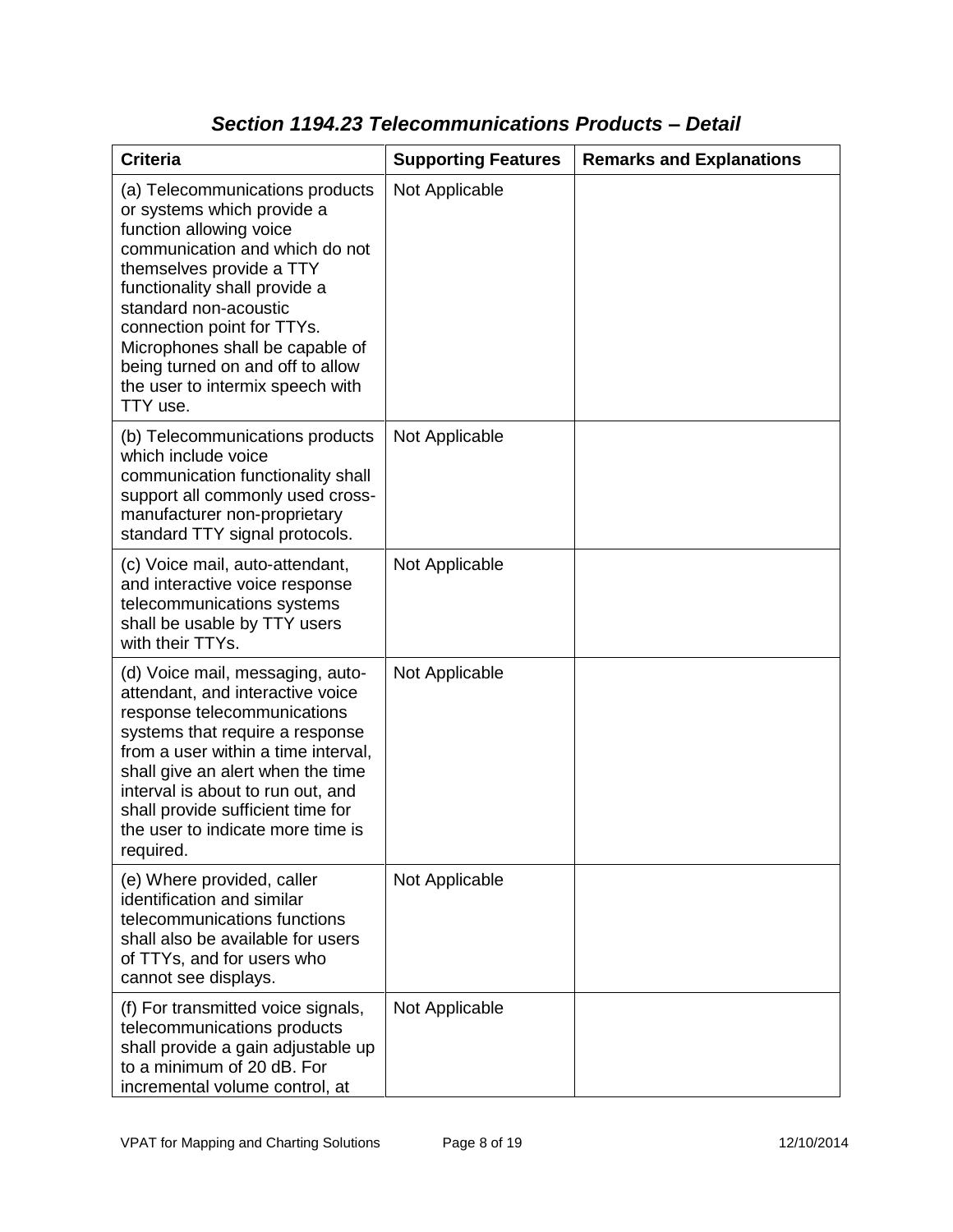| least one intermediate step of 12<br>dB of gain shall be provided.                                                                                                                                                                                                                                                                                                                                                                                                                                                   |                |  |
|----------------------------------------------------------------------------------------------------------------------------------------------------------------------------------------------------------------------------------------------------------------------------------------------------------------------------------------------------------------------------------------------------------------------------------------------------------------------------------------------------------------------|----------------|--|
| (g) If the telecommunications<br>product allows a user to adjust<br>the receive volume, a function<br>shall be provided to automatically<br>reset the volume to the default<br>level after every use.                                                                                                                                                                                                                                                                                                                | Not Applicable |  |
| (h) Where a telecommunications<br>product delivers output by an<br>audio transducer which is<br>normally held up to the ear, a<br>means for effective magnetic<br>wireless coupling to hearing<br>technologies shall be provided.                                                                                                                                                                                                                                                                                    | Not Applicable |  |
| (i) Interference to hearing<br>technologies (including hearing<br>aids, cochlear implants, and<br>assistive listening devices) shall<br>be reduced to the lowest possible<br>level that allows a user of hearing<br>technologies to utilize the<br>telecommunications product.                                                                                                                                                                                                                                       | Not Applicable |  |
| (i) Products that transmit or<br>conduct information or<br>communication, shall pass<br>through cross-manufacturer, non-<br>proprietary, industry-standard<br>codes, translation protocols,<br>formats or other information<br>necessary to provide the<br>information or communication in<br>a usable format. Technologies<br>which use encoding, signal<br>compression, format<br>transformation, or similar<br>techniques shall not remove<br>information needed for access or<br>shall restore it upon delivery. | Not Applicable |  |
| (k)(1) Products which have<br>mechanically operated controls<br>or keys shall comply with the<br>following: Controls and Keys<br>shall be tactilely discernible<br>without activating the controls or<br>keys.                                                                                                                                                                                                                                                                                                       | Not Applicable |  |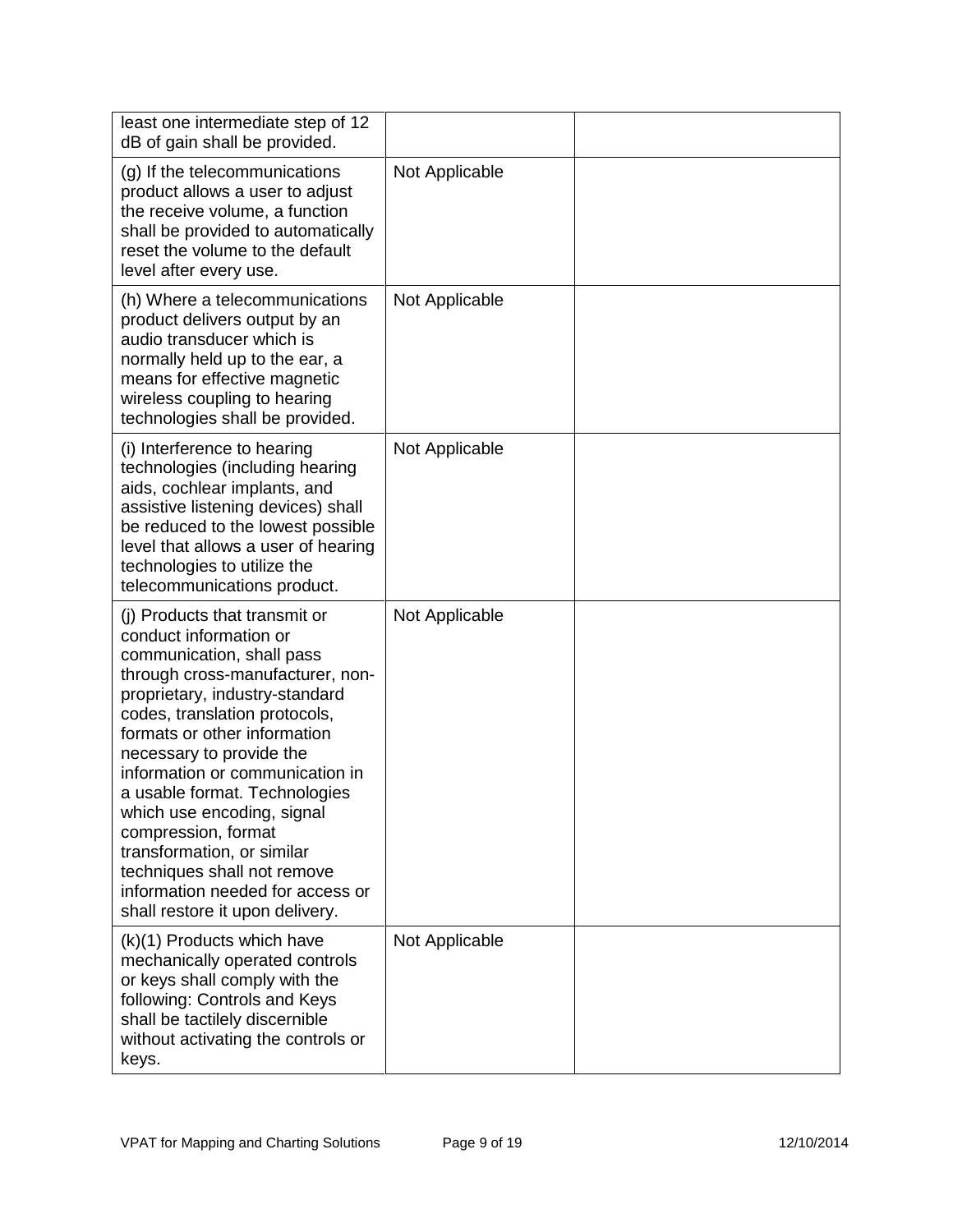| $(k)(2)$ Products which have<br>mechanically operated controls<br>or keys shall comply with the<br>following: Controls and Keys<br>shall be operable with one hand<br>and shall not require tight<br>grasping, pinching, twisting of the<br>wrist. The force required to<br>activate controls and keys shall<br>be 5 lbs. (22.2N) maximum. |                |  |
|--------------------------------------------------------------------------------------------------------------------------------------------------------------------------------------------------------------------------------------------------------------------------------------------------------------------------------------------|----------------|--|
| (k)(3) Products which have<br>mechanically operated controls<br>or keys shall comply with the<br>following: If key repeat is<br>supported, the delay before<br>repeat shall be adjustable to at<br>least 2 seconds. Key repeat rate<br>shall be adjustable to 2 seconds<br>per character.                                                  | Not Applicable |  |
| $(k)(4)$ Products which have<br>mechanically operated controls<br>or keys shall comply with the<br>following: The status of all locking<br>or toggle controls or keys shall be<br>visually discernible, and<br>discernible either through touch<br>or sound.                                                                               | Not Applicable |  |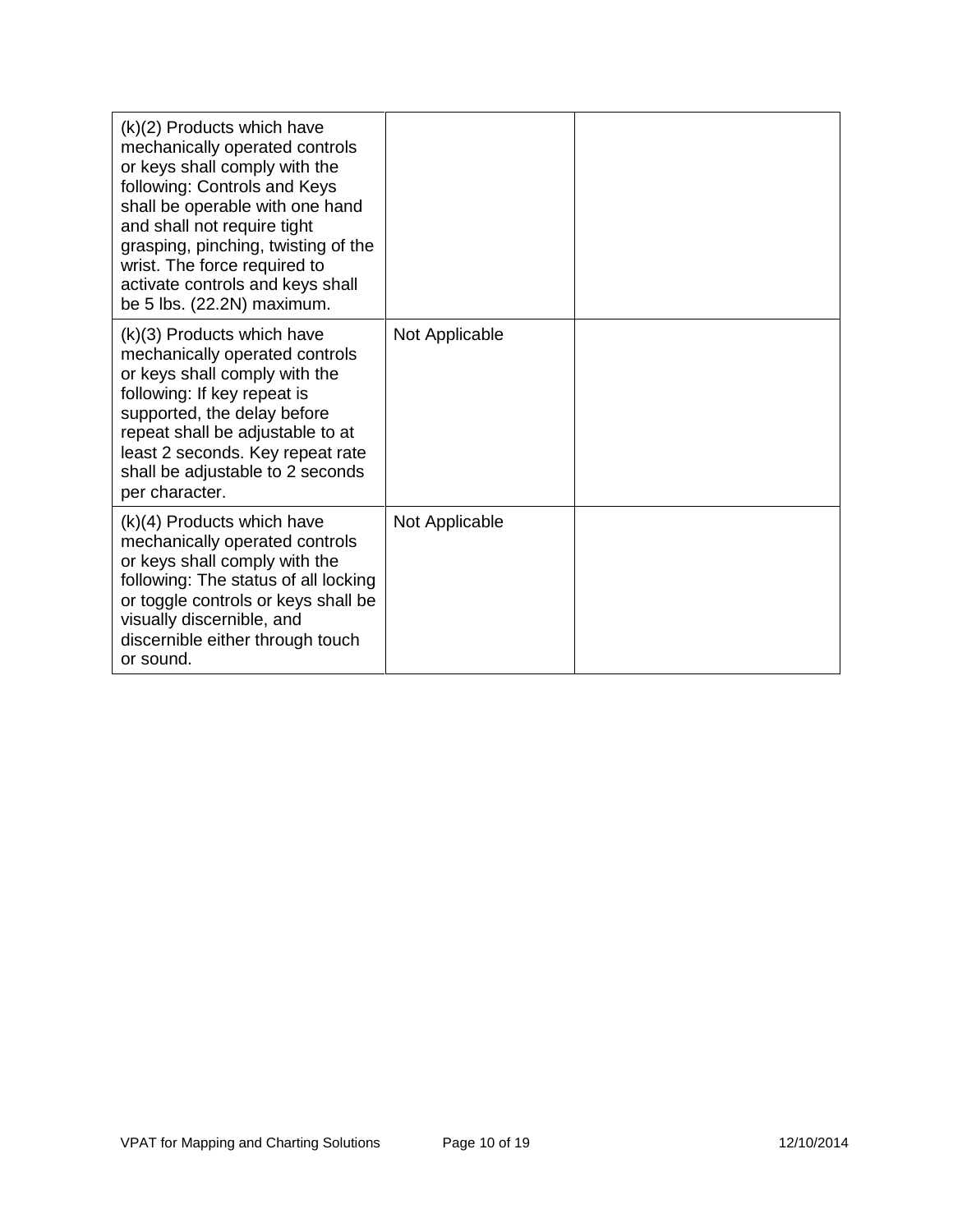| <b>Criteria</b>                                                                                                                                                                                                                                                                                                                                                                                                                                                                                                                                                                                                                                                                                                                                                                                                                                                                                                                                                           | <b>Supporting Features</b> | <b>Remarks and Explanations</b> |
|---------------------------------------------------------------------------------------------------------------------------------------------------------------------------------------------------------------------------------------------------------------------------------------------------------------------------------------------------------------------------------------------------------------------------------------------------------------------------------------------------------------------------------------------------------------------------------------------------------------------------------------------------------------------------------------------------------------------------------------------------------------------------------------------------------------------------------------------------------------------------------------------------------------------------------------------------------------------------|----------------------------|---------------------------------|
| a) All analog television displays<br>13 inches and larger, and<br>computer equipment that<br>includes analog television<br>receiver or display circuitry, shall<br>be equipped with caption<br>decoder circuitry which<br>appropriately receives, decodes,<br>and displays closed captions<br>from broadcast, cable, videotape,<br>and DVD signals. As soon as<br>practicable, but not later than<br>July 1, 2002, widescreen digital<br>television (DTV) displays<br>measuring at least 7.8 inches<br>vertically, DTV sets with<br>conventional displays measuring<br>at least 13 inches vertically, and<br>stand-alone DTV tuners, whether<br>or not they are marketed with<br>display screens, and computer<br>equipment that includes DTV<br>receiver or display circuitry, shall<br>be equipped with caption<br>decoder circuitry which<br>appropriately receives, decodes,<br>and displays closed captions<br>from broadcast, cable, videotape,<br>and DVD signals. | Not Applicable             |                                 |
| (b) Television tuners, including<br>tuner cards for use in computers,<br>shall be equipped with secondary<br>audio program playback circuitry.                                                                                                                                                                                                                                                                                                                                                                                                                                                                                                                                                                                                                                                                                                                                                                                                                            | Not Applicable             |                                 |
| (c) All training and informational<br>video and multimedia productions<br>which support the agency's<br>mission, regardless of format,<br>that contain speech or other<br>audio information necessary for<br>the comprehension of the<br>content, shall be open or closed<br>captioned.                                                                                                                                                                                                                                                                                                                                                                                                                                                                                                                                                                                                                                                                                   | Not Applicable             |                                 |
| (d) All training and informational<br>video and multimedia productions<br>which support the agency's<br>mission, regardless of format,                                                                                                                                                                                                                                                                                                                                                                                                                                                                                                                                                                                                                                                                                                                                                                                                                                    | Not Applicable             |                                 |

### *Section 1194.24 Video and Multi-media Products – Detail*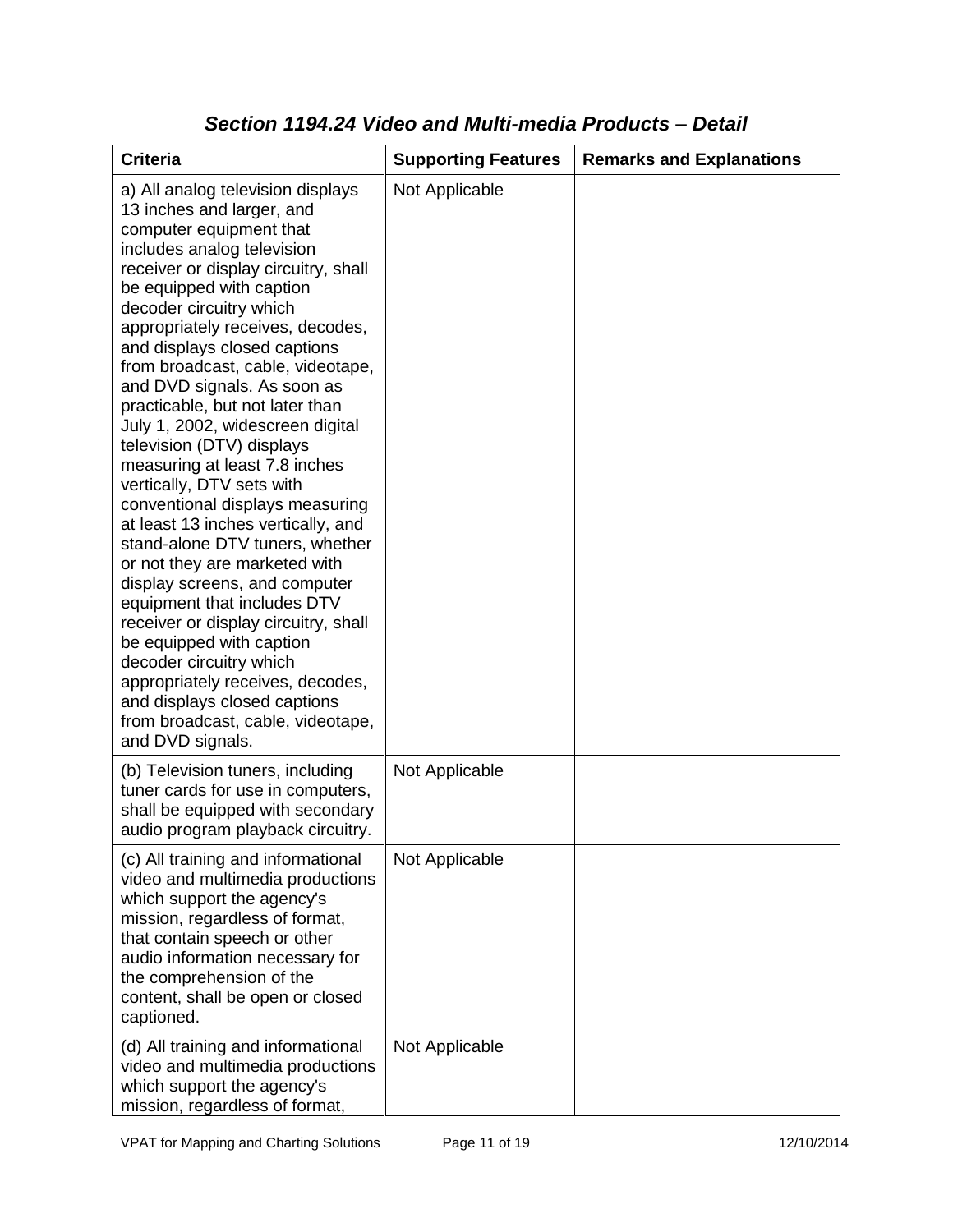| that contain visual information<br>necessary for the comprehension<br>of the content, shall be audio<br>described.                    |                |  |
|---------------------------------------------------------------------------------------------------------------------------------------|----------------|--|
| (e) Display or presentation of<br>alternate text presentation or<br>audio descriptions shall be user-<br>selectable unless permanent. | Not Applicable |  |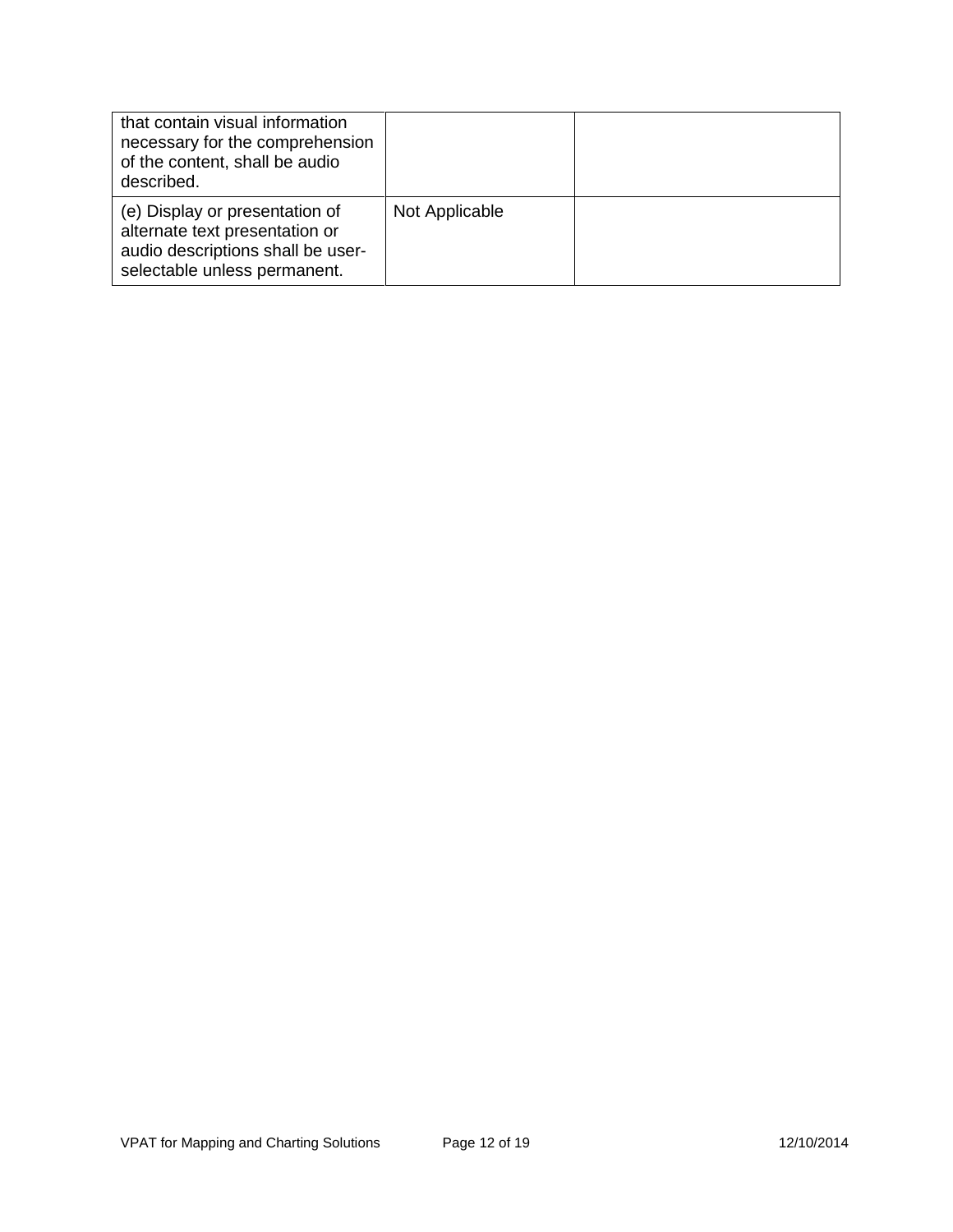### *Section 1194.25 Self-Contained, Closed Products – Detail*

| <b>Criteria</b>                                                                                                                                                                                                                                                                                                                                                                   | <b>Supporting Features</b> | <b>Remarks and Explanations</b> |
|-----------------------------------------------------------------------------------------------------------------------------------------------------------------------------------------------------------------------------------------------------------------------------------------------------------------------------------------------------------------------------------|----------------------------|---------------------------------|
| (a) Self contained products shall<br>be usable by people with<br>disabilities without requiring an<br>end-user to attach Assistive<br>Technology to the product.<br>Personal headsets for private<br>listening are not Assistive<br>Technology.                                                                                                                                   | Not Applicable             |                                 |
| (b) When a timed response is<br>required, the user shall be alerted<br>and given sufficient time to<br>indicate more time is required.                                                                                                                                                                                                                                            | Not Applicable             |                                 |
| (c) Where a product utilizes<br>touchscreens or contact-sensitive<br>controls, an input method shall<br>be provided that complies with<br>§1194.23 (k) (1) through (4).                                                                                                                                                                                                           | Not Applicable             |                                 |
| (d) When biometric forms of user<br>identification or control are used,<br>an alternative form of<br>identification or activation, which<br>does not require the user to<br>possess particular biological<br>characteristics, shall also be<br>provided.                                                                                                                          | Not Applicable             |                                 |
| (e) When products provide<br>auditory output, the audio signal<br>shall be provided at a standard<br>signal level through an industry<br>standard connector that will allow<br>for private listening. The product<br>must provide the ability to<br>interrupt, pause, and restart the<br>audio at any time.                                                                       | Not Applicable             |                                 |
| (f) When products deliver voice<br>output in a public area,<br>incremental volume control shall<br>be provided with output<br>amplification up to a level of at<br>least 65 dB. Where the ambient<br>noise level of the environment is<br>above 45 dB, a volume gain of at<br>least 20 dB above the ambient<br>level shall be user selectable. A<br>function shall be provided to | Not Applicable             |                                 |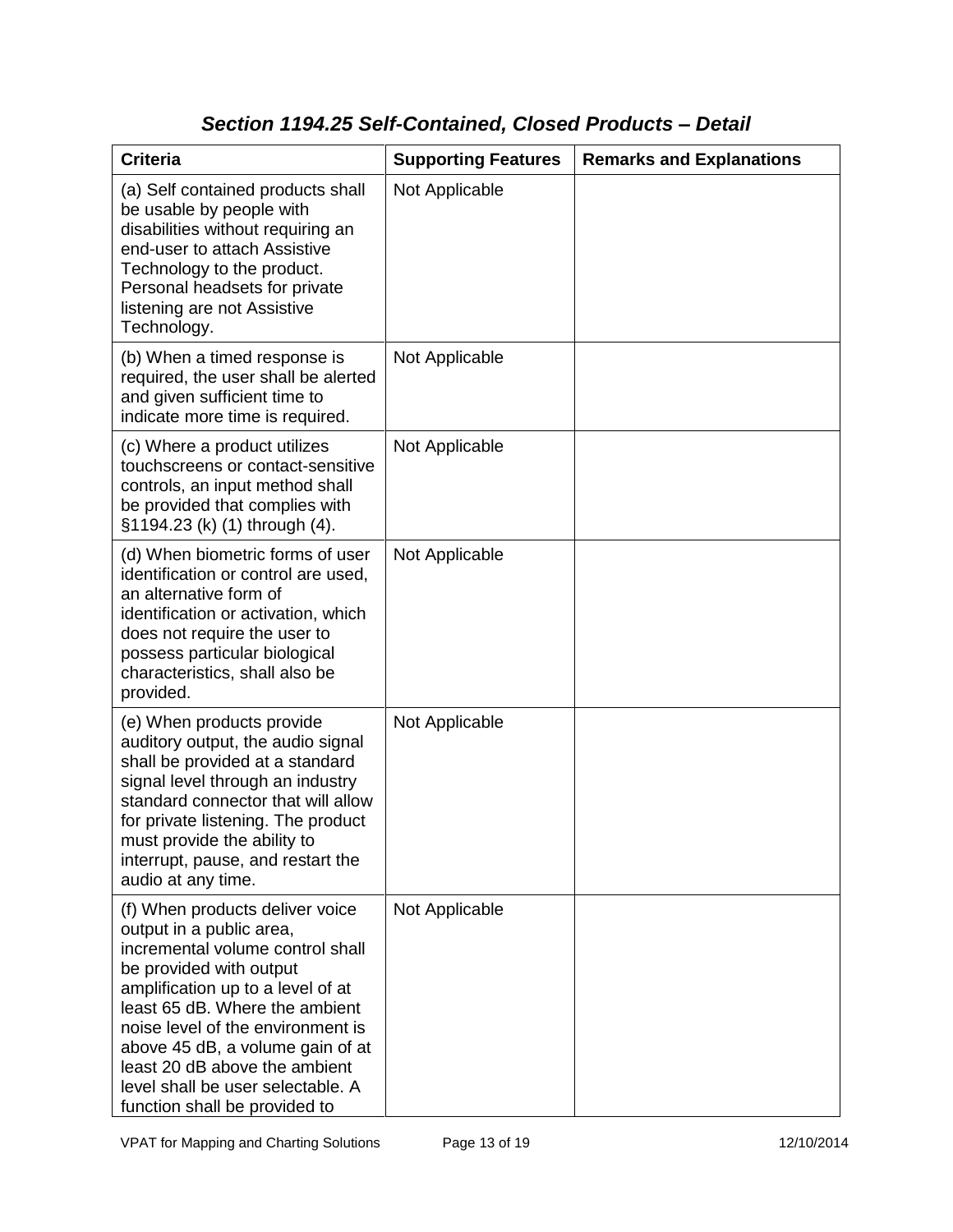| automatically reset the volume to<br>the default level after every use.                                                                                                                                                                                                                                                                                                                                                                                                                                                                                                           |                |  |
|-----------------------------------------------------------------------------------------------------------------------------------------------------------------------------------------------------------------------------------------------------------------------------------------------------------------------------------------------------------------------------------------------------------------------------------------------------------------------------------------------------------------------------------------------------------------------------------|----------------|--|
| (g) Color coding shall not be<br>used as the only means of<br>conveying information, indicating<br>an action, prompting a response,<br>or distinguishing a visual<br>element.                                                                                                                                                                                                                                                                                                                                                                                                     | Not Applicable |  |
| (h) When a product permits a<br>user to adjust color and contrast<br>settings, a range of color<br>selections capable of producing a<br>variety of contrast levels shall be<br>provided.                                                                                                                                                                                                                                                                                                                                                                                          | Not Applicable |  |
| (i) Products shall be designed to<br>avoid causing the screen to<br>flicker with a frequency greater<br>than 2 Hz and lower than 55 Hz.                                                                                                                                                                                                                                                                                                                                                                                                                                           | Not Applicable |  |
| (j) (1) Products which are<br>freestanding, non-portable, and<br>intended to be used in one<br>location and which have operable<br>controls shall comply with the<br>following: The position of any<br>operable control shall be<br>determined with respect to a<br>vertical plane, which is 48 inches<br>in length, centered on the<br>operable control, and at the<br>maximum protrusion of the<br>product within the 48 inch length<br>on products which are<br>freestanding, non-portable, and<br>intended to be used in one<br>location and which have operable<br>controls. | Not Applicable |  |
| $(j)(2)$ Products which are<br>freestanding, non-portable, and<br>intended to be used in one<br>location and which have operable<br>controls shall comply with the<br>following: Where any operable<br>control is 10 inches or less<br>behind the reference plane, the<br>height shall be 54 inches<br>maximum and 15 inches<br>minimum above the floor.                                                                                                                                                                                                                          | Not Applicable |  |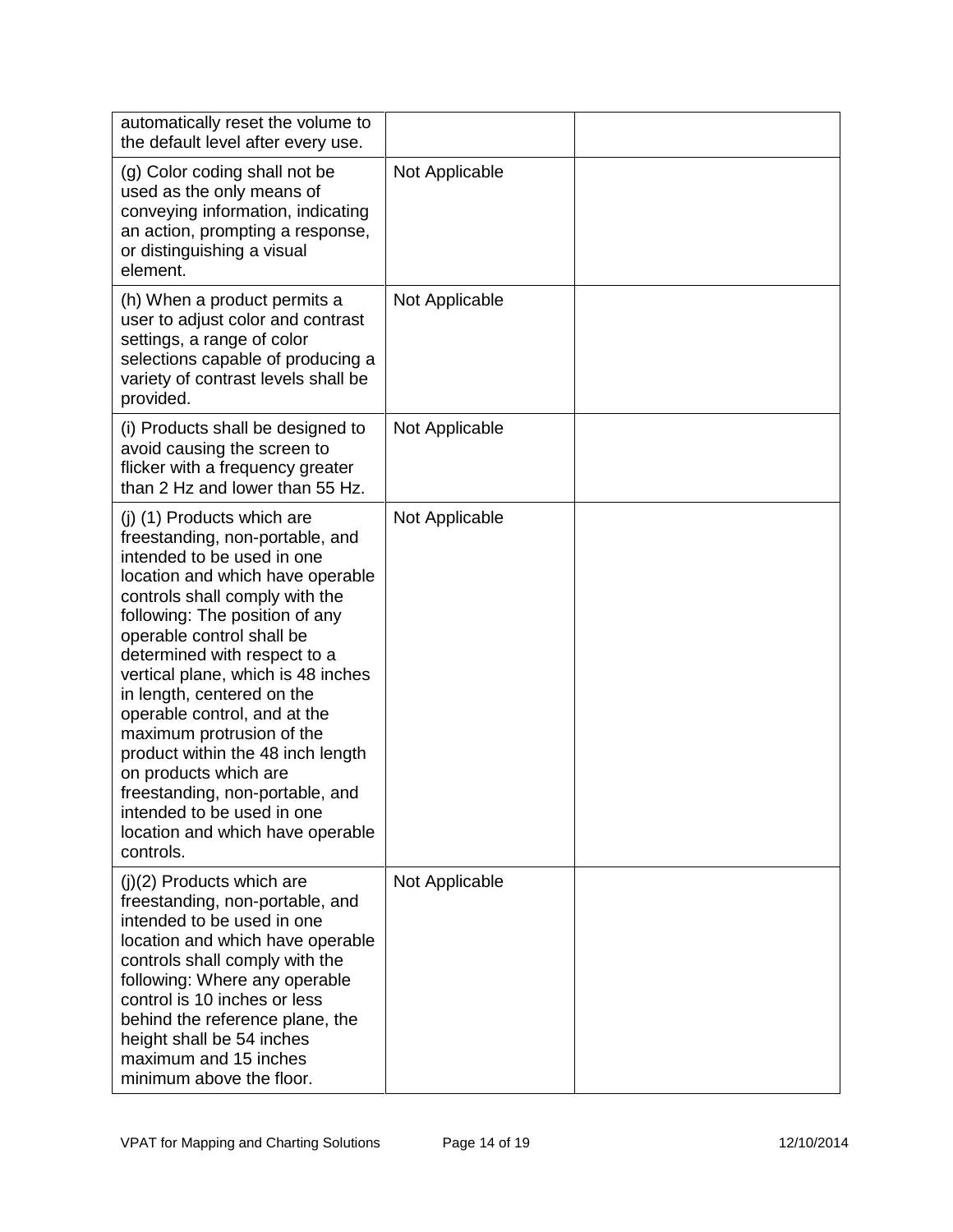| $(i)(3)$ Products which are<br>freestanding, non-portable, and<br>intended to be used in one<br>location and which have operable<br>controls shall comply with the<br>following: Where any operable<br>control is more than 10 inches<br>and not more than 24 inches<br>behind the reference plane, the<br>height shall be 46 inches<br>maximum and 15 inches<br>minimum above the floor. | Not Applicable |  |
|-------------------------------------------------------------------------------------------------------------------------------------------------------------------------------------------------------------------------------------------------------------------------------------------------------------------------------------------------------------------------------------------|----------------|--|
| $(i)(4)$ Products which are<br>freestanding, non-portable, and<br>intended to be used in one<br>location and which have operable<br>controls shall comply with the<br>following: Operable controls shall<br>not be more than 24 inches<br>behind the reference plane.                                                                                                                     | Not Applicable |  |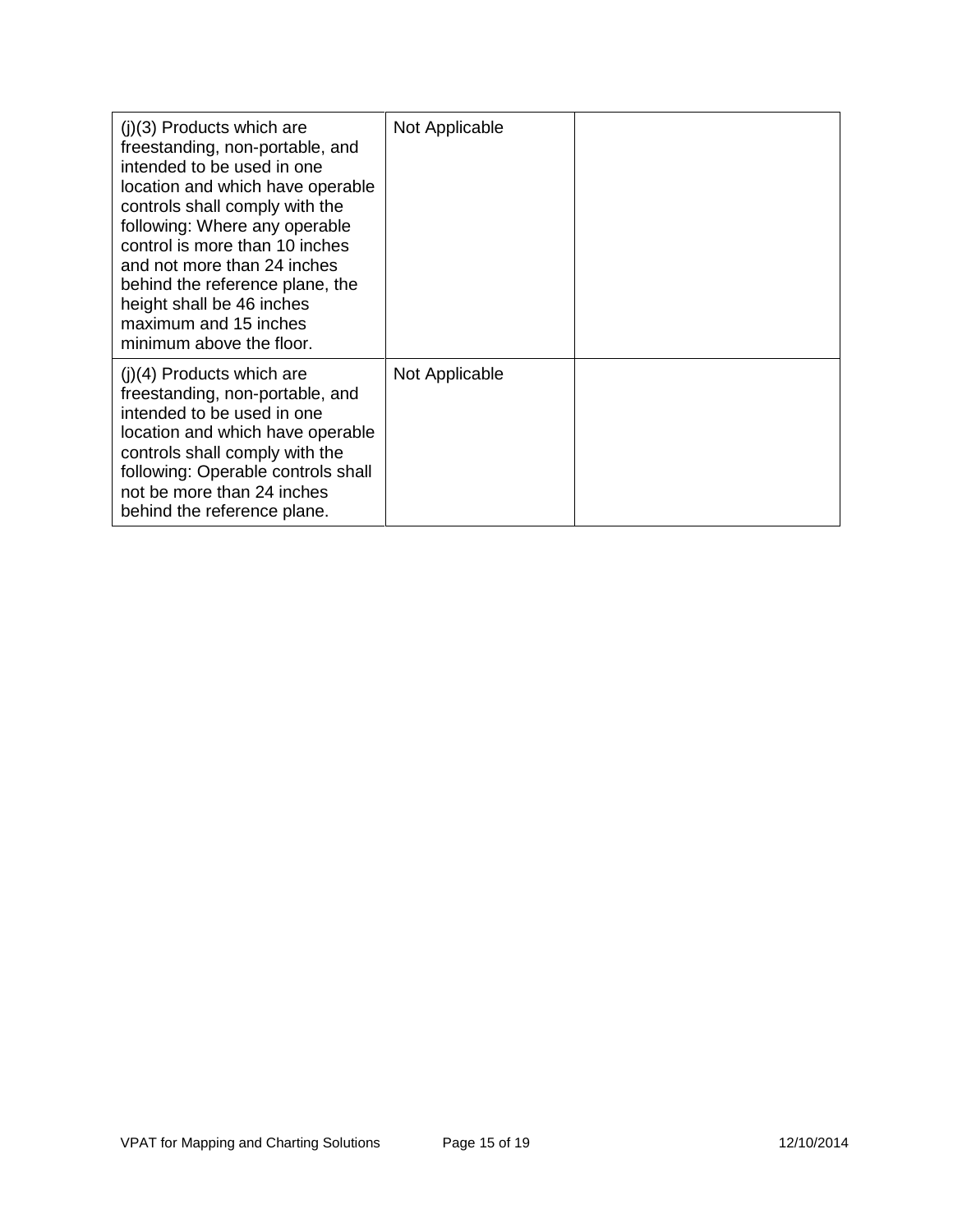| <b>Criteria</b>                                                                                                                                                                                                                                          | <b>Supporting Features</b> | <b>Remarks and Explanations</b> |
|----------------------------------------------------------------------------------------------------------------------------------------------------------------------------------------------------------------------------------------------------------|----------------------------|---------------------------------|
| (a) All mechanically operated<br>controls and keys shall comply<br>with §1194.23 (k) (1) through (4).                                                                                                                                                    | Not Applicable             |                                 |
| (b) If a product utilizes<br>touchscreens or touch-operated<br>controls, an input method shall<br>be provided that complies with<br>§1194.23 (k) (1) through (4).                                                                                        | Not Applicable             |                                 |
| (c) When biometric forms of user<br>identification or control are used,<br>an alternative form of<br>identification or activation, which<br>does not require the user to<br>possess particular biological<br>characteristics, shall also be<br>provided. | Not Applicable             |                                 |
| (d) Where provided, at least one<br>of each type of expansion slots,<br>ports and connectors shall<br>comply with publicly available<br>industry standards.                                                                                              | Not Applicable             |                                 |

# *Section 1194.26 Desktop and Portable Computers – Detail*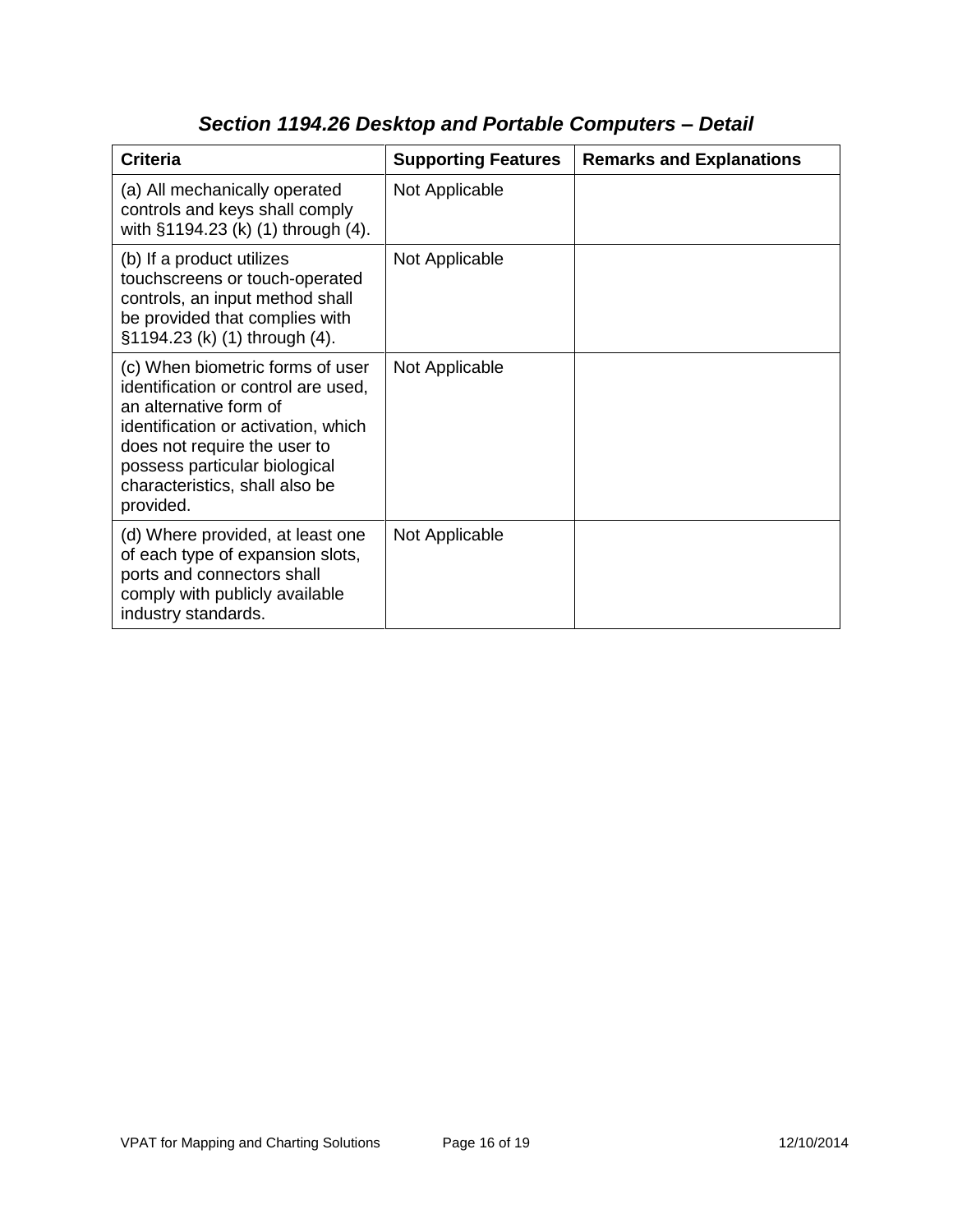| <b>Criteria</b>                                                                                                                                                                                                                                                                                                                        | <b>Supporting Features</b>                                           | <b>Remarks and Explanations</b>                                                                                                                                                                                                                                                                     |
|----------------------------------------------------------------------------------------------------------------------------------------------------------------------------------------------------------------------------------------------------------------------------------------------------------------------------------------|----------------------------------------------------------------------|-----------------------------------------------------------------------------------------------------------------------------------------------------------------------------------------------------------------------------------------------------------------------------------------------------|
| (a) At least one mode of<br>operation and information<br>retrieval that does not require<br>user vision shall be provided, or<br>support for Assistive Technology<br>used by people who are blind or<br>visually impaired shall be<br>provided.                                                                                        | Supports when<br>combined with<br>compatible Assistive<br>Technology | <b>Mapping and Charting Solutions</b><br>may be used with Assistive<br>Technology, however, some<br>aspects of a map of a<br>geographic information system<br>(GIS) or of a digital map are<br>inherently visual/graphical and<br>cannot be adequately<br>represented with Assistive<br>Technology. |
| (b) At least one mode of<br>operation and information<br>retrieval that does not require<br>visual acuity greater than 20/70<br>shall be provided in audio and<br>enlarged print output working<br>together or independently, or<br>support for Assistive Technology<br>used by people who are visually<br>impaired shall be provided. | Supports when<br>combined with<br>compatible Assistive<br>Technology | <b>Mapping and Charting Solutions</b><br>may be used with Assistive<br>Technology, however, some<br>aspects of a map of a<br>geographic information system<br>(GIS) or of a digital map are<br>inherently visual/graphical and<br>cannot be adequately<br>represented with Assistive<br>Technology. |
| (c) At least one mode of<br>operation and information<br>retrieval that does not require<br>user hearing shall be provided, or<br>support for Assistive Technology<br>used by people who are deaf or<br>hard of hearing shall be provided.                                                                                             | <b>Supports</b>                                                      | There is no reliance on hearing<br>to operate.                                                                                                                                                                                                                                                      |
| (d) Where audio information is<br>important for the use of a<br>product, at least one mode of<br>operation and information<br>retrieval shall be provided in an<br>enhanced auditory fashion, or<br>support for assistive hearing<br>devices shall be provided.                                                                        | Not Applicable                                                       | There is no reliance on hearing<br>to operate.                                                                                                                                                                                                                                                      |
| (e) At least one mode of<br>operation and information<br>retrieval that does not require<br>user speech shall be provided, or<br>support for Assistive Technology<br>used by people with disabilities<br>shall be provided.                                                                                                            | Supports                                                             | There is no reliance on speech<br>to operate.                                                                                                                                                                                                                                                       |
| (f) At least one mode of operation<br>and information retrieval that<br>does not require fine motor                                                                                                                                                                                                                                    | <b>Supports</b>                                                      | Operation and information<br>retrieval is dependent on<br>operating system settings and                                                                                                                                                                                                             |

*Section 1194.31 Functional Performance Criteria – Detail*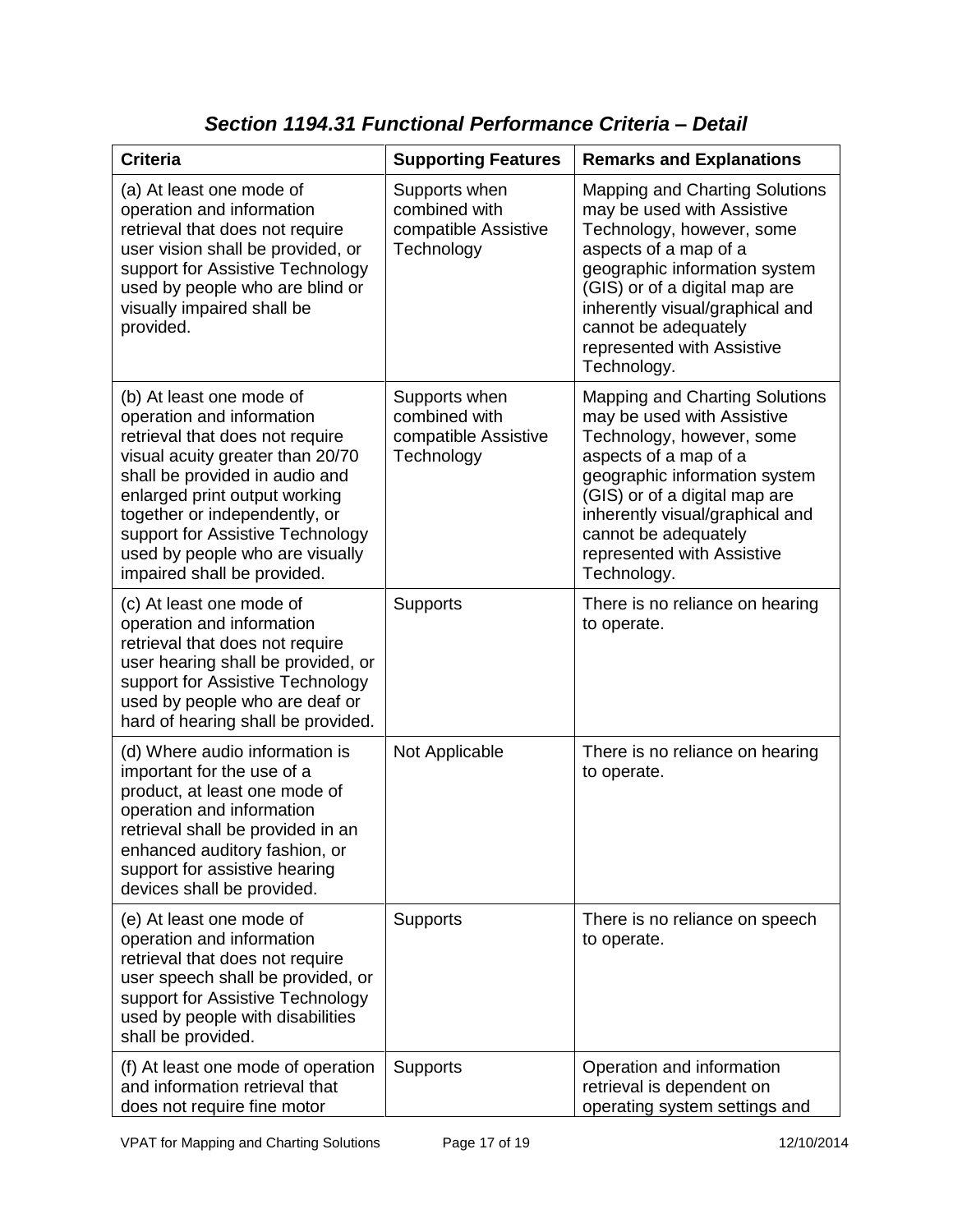| control or simultaneous actions   | configurations. The software      |
|-----------------------------------|-----------------------------------|
| and that is operable with limited | supports operating systems and    |
| reach and strength shall be       | configurations designed to assist |
| provided.                         | users with accessibility.         |